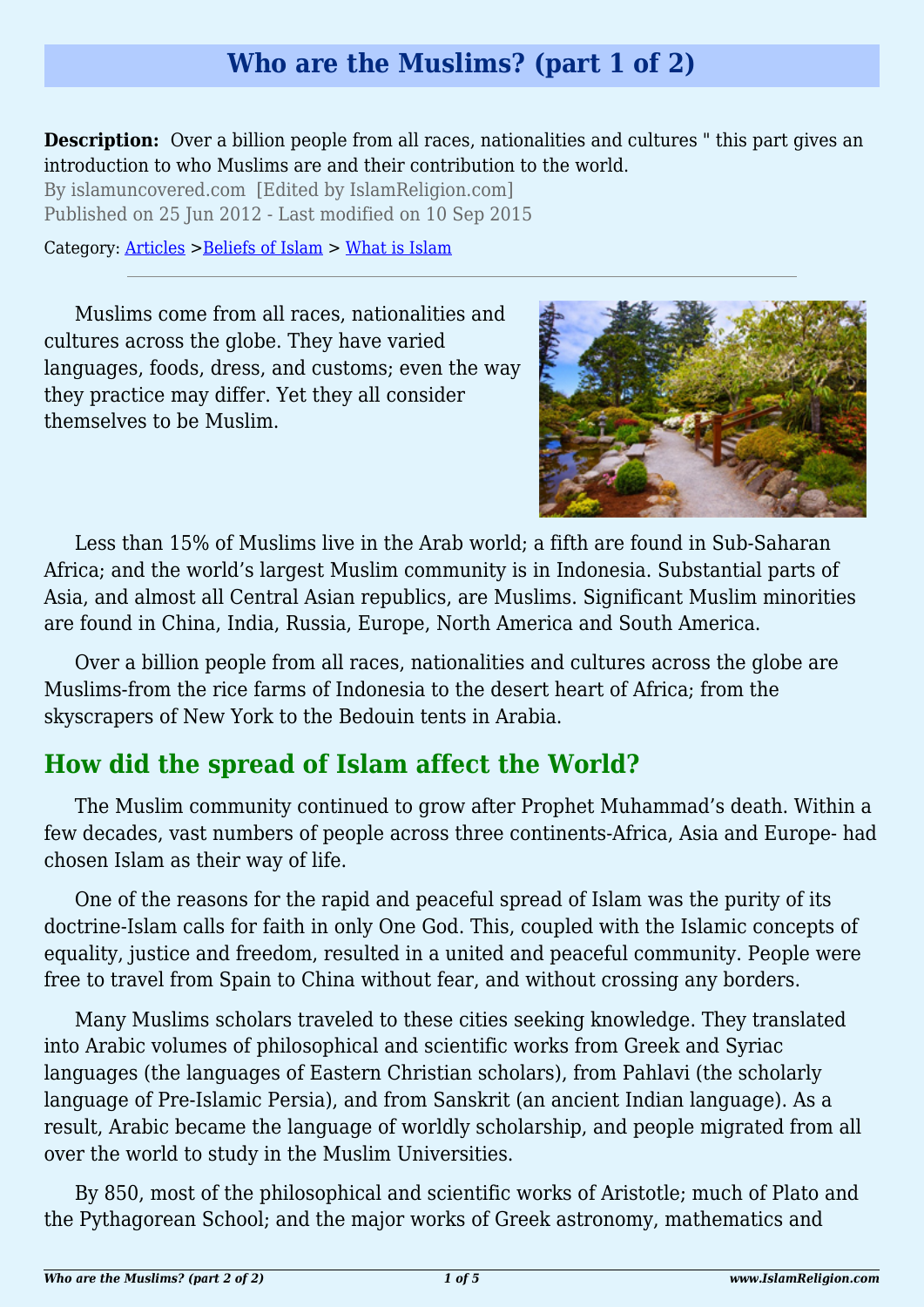medicine such as the Almagest of Ptolemy, the Elements of Euclid, and the works of Hippocrates and Galen, were all rendered into Arabic. For the next 700 years, Arabic became the most important scientific language of the world and the repository of much of the wisdom and the sciences of antiquity.

The achievement of scholars working in the Islamic tradition went far beyond translation and preservation of ancient learning. These scholars built upon the ancient heritage with their own scientific advances. These advancements were a direct cause of the Renaissance in Europe.

Muslims excelled in art, architecture, astronomy, geography, history, language, literature, medicine, mathematics and physics. Many crucial systems such as algebra, the Arabic numerals, and the very concept of the zero (vital to the advancement of mathematics), were formulated by Muslim scholars and shared with medieval Europe. Muslims invented sophisticated instruments that made future European voyages of discovery possible: the astrolabe, the quadrant, and detailed navigational maps and charts.

# **Muslims Contribution To Science**

### **Astronomy**

Muslims have always had a special interest in astronomy. The moon and the sun are of vital importance in the daily life of every Muslim. By the moon, Muslims determine the beginning and the end of the months in their lunar calendar. By the sun the Muslims calculate the times for prayer and fasting. It is also by means of astronomy that Muslims can determine the precise direction of the Qiblah, to face the Ka'bah in Makkah, during prayer.

The Quran contains many references to astronomy.

**"He [God] is the Originator of the heavens and the earth…" (Quran 6:101)**

**"And it is He who created the night and the day and the sun and the moon; all [heavenly bodies] in an orbit are swimming." (Quran 21:33)**

# **"And the heaven We created with might, and indeed We are (its) expander." (Quran 51:47)**

These references, and the injunctions to learn, inspired the early Muslim scholars to study the heavens. They integrated the earlier works of the Indians, Persians and Greeks into a new synthesis. Ptolemy's Almagest (the title as we know it is Arabic) was translated, studied and criticized. Many new stars were discovered, as we see in their Arabic names - Algol, Deneb, Betelgeuse, Rigel, Aldebaran. Astronomical tables were compiled, among them the Toledan tables, which were used by Copernicus, Tycho Brahe and Kepler. Also compiled were almanacs - another Arabic term. Other terms from Arabic are zenith, nadir, albedo, azimuth.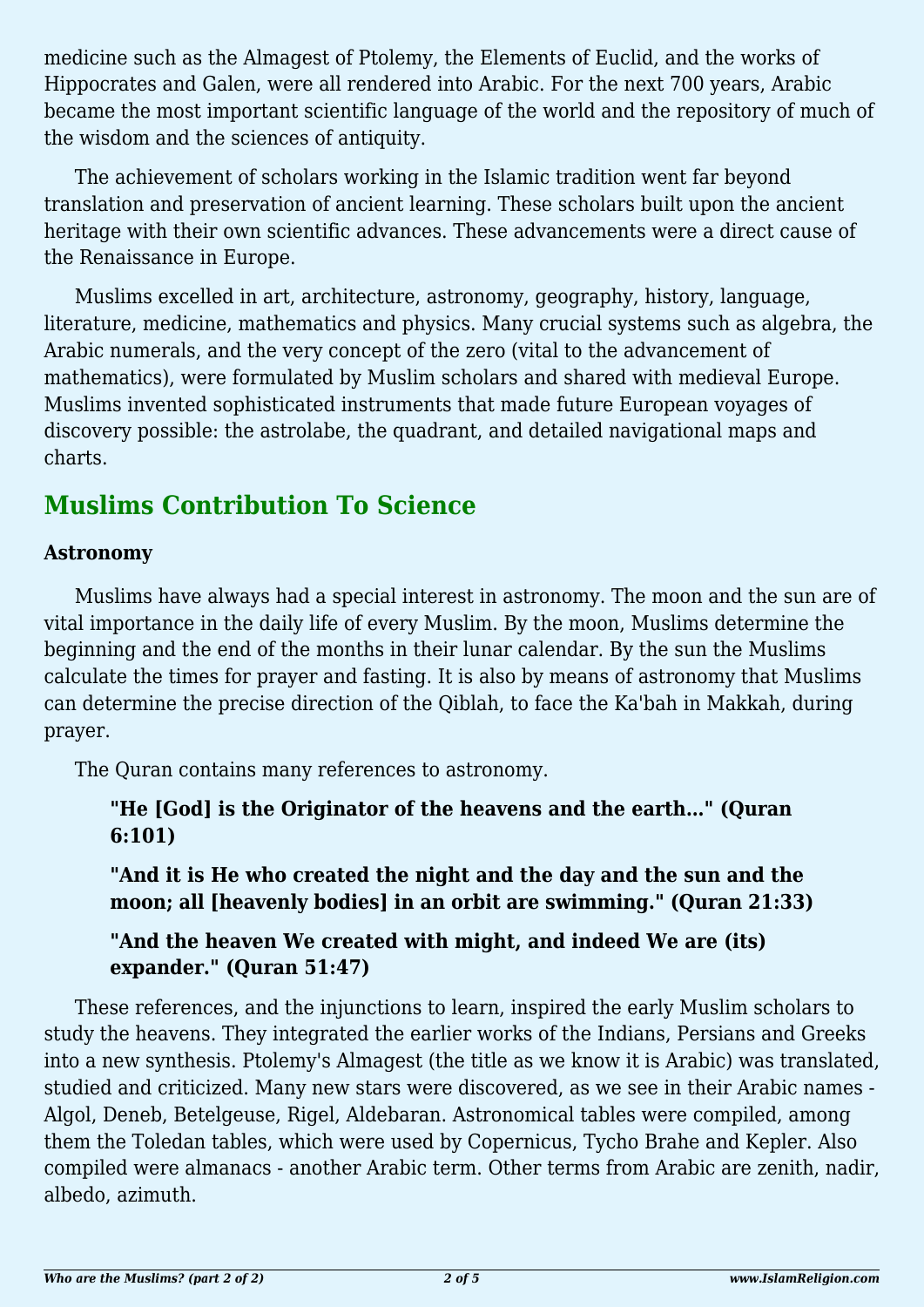Muslim astronomers were the first to establish observatories, like the one built at Mugharah and they invented instruments such as the quadrant and astrolabe, which led to advances not only in astronomy but in oceanic navigation, contributing to the European age of exploration.

# **Who are the Muslims? (part 2 of 2)**

**Description:** Over a billion people from all races, nationalities and cultures " a continuation of the Muslim contribution to science.

By islamuncovered.com Published on 25 Jun 2012 - Last modified on 25 Apr 2020

Category: [Articles](http://www.islamreligion.com/articles/) >[Beliefs of Islam](http://www.islamreligion.com/category/48/) > [What is Islam](http://www.islamreligion.com/category/49/)

### **Geography**

Muslim scholars paid great attention to geography. In fact, the Muslims' great concern for geography originated with their religion. The Quran encourages people to travel throughout the earth to see God's signs and patterns everywhere. Islam also requires each Muslim to have at least enough knowledge of geography to know the direction of the Qiblah (the position of the Ka'bah in Makkah) in order to pray five times a day. Muslims were also used to taking long journeys to conduct trade as well as to make the Hajj and spread their religion. The far-flung Islamic empire enabled scholar-explorers to compile large amounts of geographical and climatic information from the Atlantic to the Pacific.

Among the most famous names in the field of geography, even in the West, are Ibn Khaldun and Ibn Batuta, renowned for their written accounts of their extensive explorations.

In 1166, Al-Idrisi, the well-known Muslim scholar who served the Sicilian court, produced very accurate maps, including a world map with all the continents and their mountains, rivers and famous cities. Al-Muqdishi was the first geographer to produce accurate maps in color.

It was, moreover, with the help of Muslim navigators and their inventions that Magellan was able to traverse the Cape of Good Hope, and Da Gama and Columbus had Muslim navigators on board their ships.

#### **Humanity**

Seeking knowledge is obligatory in Islam for every Muslim, man and woman. The main sources of Islam, the Quran and the Sunnah (Prophet Muhammad's traditions), encourage Muslims to seek knowledge and be scholars, since this is the best way for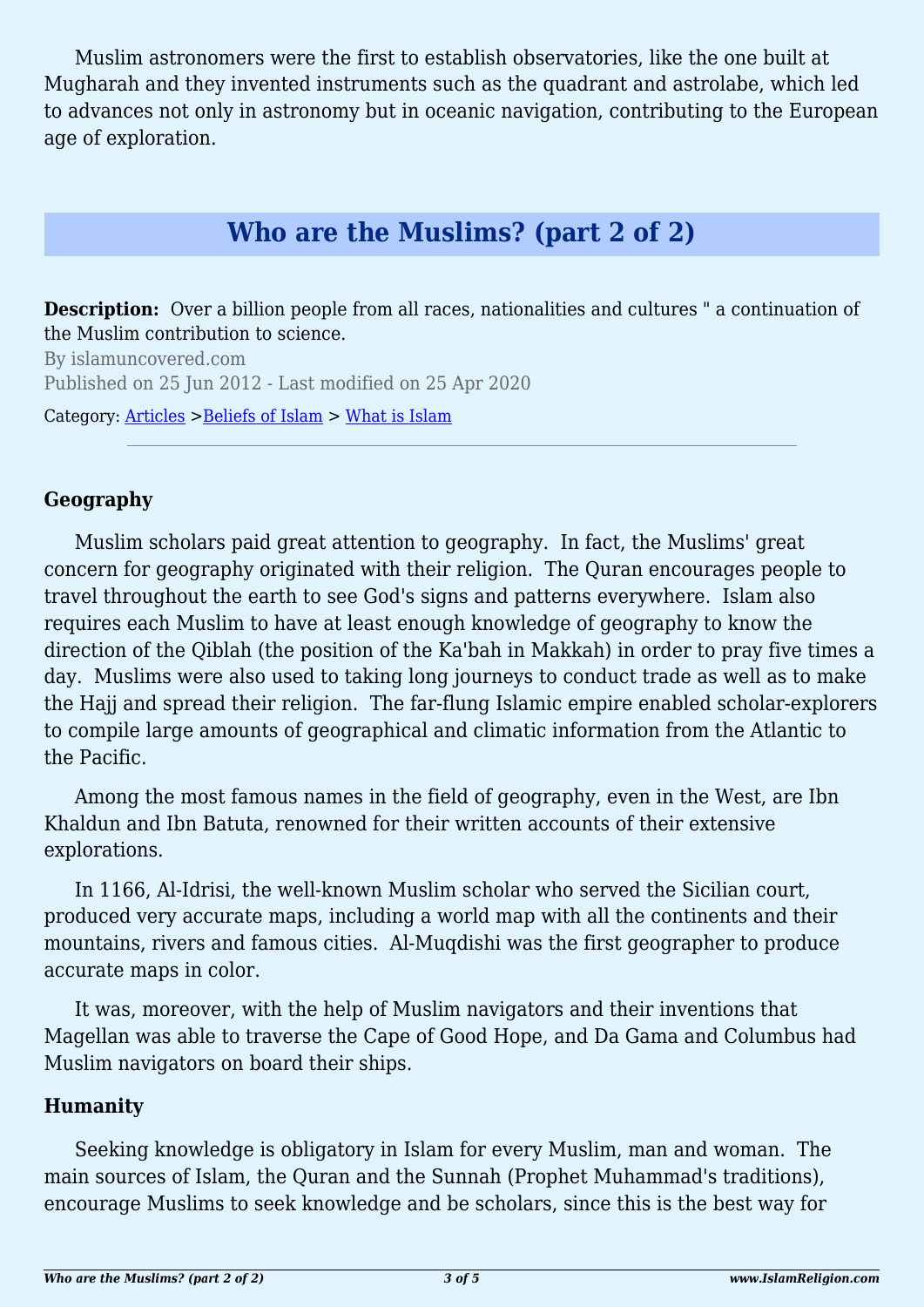people to know Allah (God), to appreciate His wondrous creations and be thankful for them. Muslims were therefore eager to seek knowledge, both religious and secular, and within a few years of Muhammad's mission, a great civilization sprang up and flourished. The outcome is shown in the spread of Islamic universities; Al-Zaytunah in Tunis, and Al-Azhar in Cairo go back more than 1,000 years and are the oldest existing universities in the world. Indeed, they were the models for the first European universities, such as Bologna, Heidelberg, and the Sorbonne. Even the familiar academic cap and gown originated at Al-Azhar University.

Muslims made great advances in many different fields, such as geography, physics, chemistry, mathematics, medicine, pharmacology, architecture, linguistics and astronomy. Algebra and the Arabic numerals were introduced to the world by Muslim scholars. The astrolabe, the quadrant, and other navigational devices and maps were developed by Muslim scholars and played an important role in world progress, most notably in Europe's age of exploration.

Muslim scholars studied the ancient civilizations from Greece and Rome to China and India. The works of Aristotle, Ptolemy, Euclid and others were translated into Arabic. Muslim scholars and scientists then added their own creative ideas, discoveries and inventions, and finally transmitted this new knowledge to Europe, leading directly to the Renaissance. Many scientific and medical treatises, having been translated into Latin, were standard text and reference books as late as the 17th and 18th centuries.

### **Mathematics**

It is interesting to note that Islam so strongly urges mankind to study and explore the universe. For example, the Holy Quran states:

## **"We (Allah) will show you (mankind) Our signs/patterns in the horizons/universe and in yourselves until you are convinced that the revelation is the truth." (Quran 41:53)**

This invitation to explore and search made Muslims interested in astronomy, mathematics, chemistry, and the other sciences, and they had a very clear and firm understanding of the correspondences among geometry, mathematics, and astronomy.

The Muslims invented the symbol for zero (The word "cipher" comes from Arabic sifr), and they organized the numbers into the decimal system - base 10. Additionally, they invented the symbol to express an unkown quantity, i.e. variables like x.

The first great Muslim mathematician, Al-Khawarizmi, invented the subject of algebra (al-Jabr), which was further developed by others, most notably Umar Khayyam. Al-Khawarizmi's work, in Latin translation, brought the Arabic numerals along with the mathematics to Europe, through Spain. The word "algorithm" is derived from his name.

Muslim mathematicians excelled also in geometry, as can be seen in their graphic arts, and it was the great Al-Biruni (who excelled also in the fields of natural history, even geology and mineralogy) who established trigonometry as a distinct branch of mathematics. Other Muslim mathematicians made significant progress in number